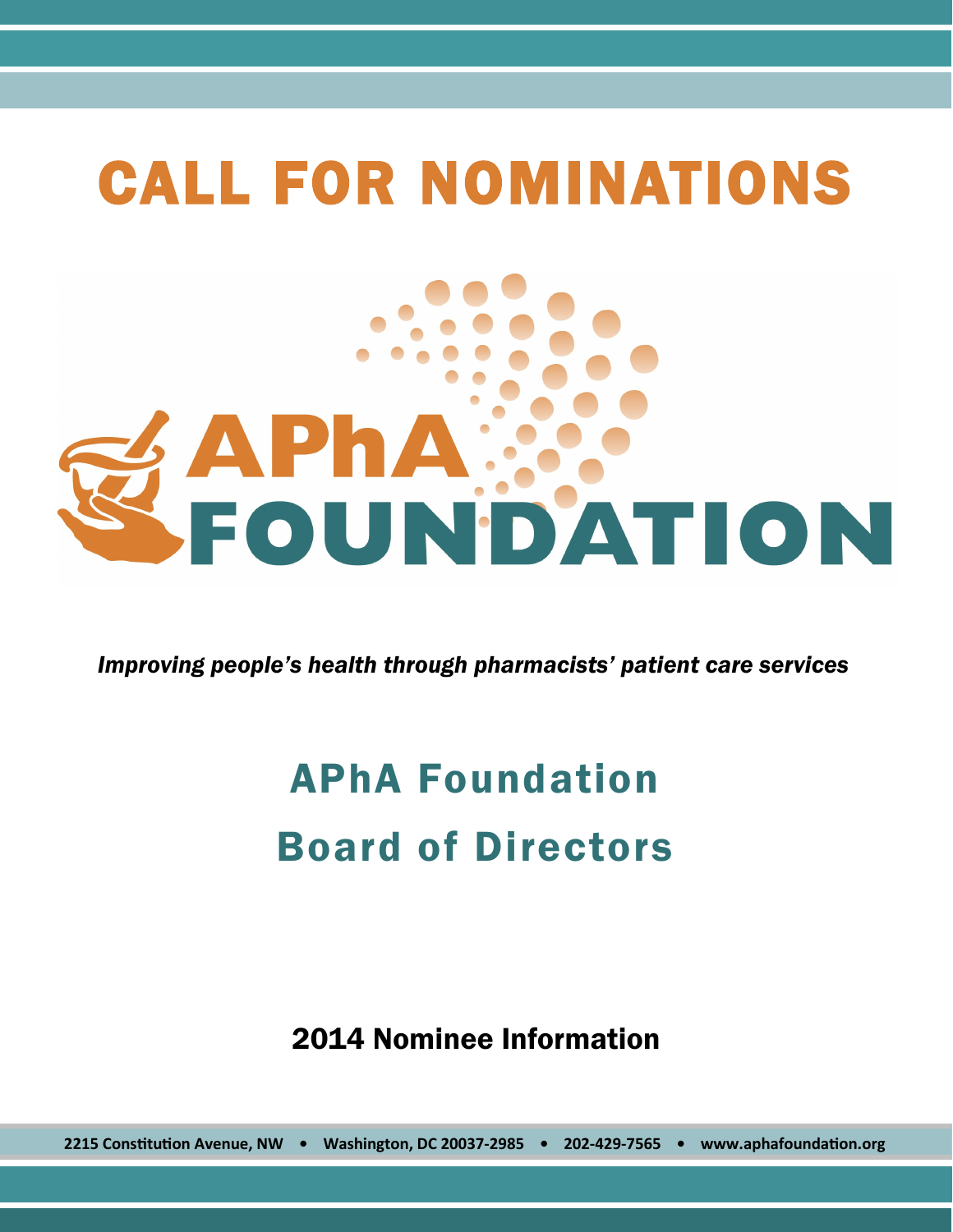### **GENERAL INFORMATION**

#### **Call for Nominations**

The APhA Foundation Committee on Nominations is seeking individuals to serve as members on the Board of Directors. The term of office for members of the APhA Foundation Board of Directors runs from the Foundation Contributors' Breakfast at the APhA Annual Meeting to the close of the Foundation Contributors' Breakfast at the APhA Annual Meeting at the end of the director's term. The term for this call is March 27, 2015, in San Diego, CA through the conclusion of the Foundation Contributors' Breakfast during the 2018 APhA Annual Meeting.

This booklet outlines the eligibility criteria/ qualifications, desired characteristics for nominees, responsibilities and duties, time commitments for the position, submission requirements, and deadline dates.

#### **Deadline Date**

The APhA Foundation Committee on Nominations must receive the following documents NO LATER THAN Friday, August 15, 2014.

- 1. Electronic nomination form
- 2. Your current résumé or *curriculum vitae*
- 3. Current photo (headshot)

All application components are to be submitted via the electronic form, which can be found at www.aphafoundation.org.

Only electronic submissions will be accepted.

#### **Questions**

Contact the APhA Foundation office at (202) 429-7565.

## **SPECIFIC INFORMATION**

#### **Desired Characteristics for Board Members**

The APhA Foundation's mission is to improve people's health through pharmacists' patient care services. The APhA Foundation seeks potential candidates with a diverse range of professional and volunteer expertise. Candidate attributes can include, but are not limited to, previous service on a nonprofit board, fundraising and development experience, and community service.

#### **Board of Directors' Service Commitment**

The following is a guideline to the time commitment required to serve on the APhA Foundation Board of Directors. Actual time and travel commitments will vary based on the scope of work for a given year.

**Terms of Office**—Board members are elected to a three-year term and may be re-elected to serve a second consecutive three-year term. Board members are elected via mail ballot of Foundation contributors.

Officers of the Foundation (president, vice president, and treasurer) are elected by the Board of Directors and serve one-year terms. Officers may stand for reelection.

**Meetings of the Board**—The APhA Foundation Board of Directors meets 4 to 6 times each year; listed below is a typical meeting schedule for a given year:

| January         | 2 days | Washington, DC             |
|-----------------|--------|----------------------------|
| March           | 1 day  | <b>APhA Annual Meeting</b> |
| June            | 2 days | Washington, DC             |
| September       | 2 days | Washington, DC             |
| <b>November</b> | 1 day  | Conference call            |
| <b>December</b> | 1 dav  | Conference call            |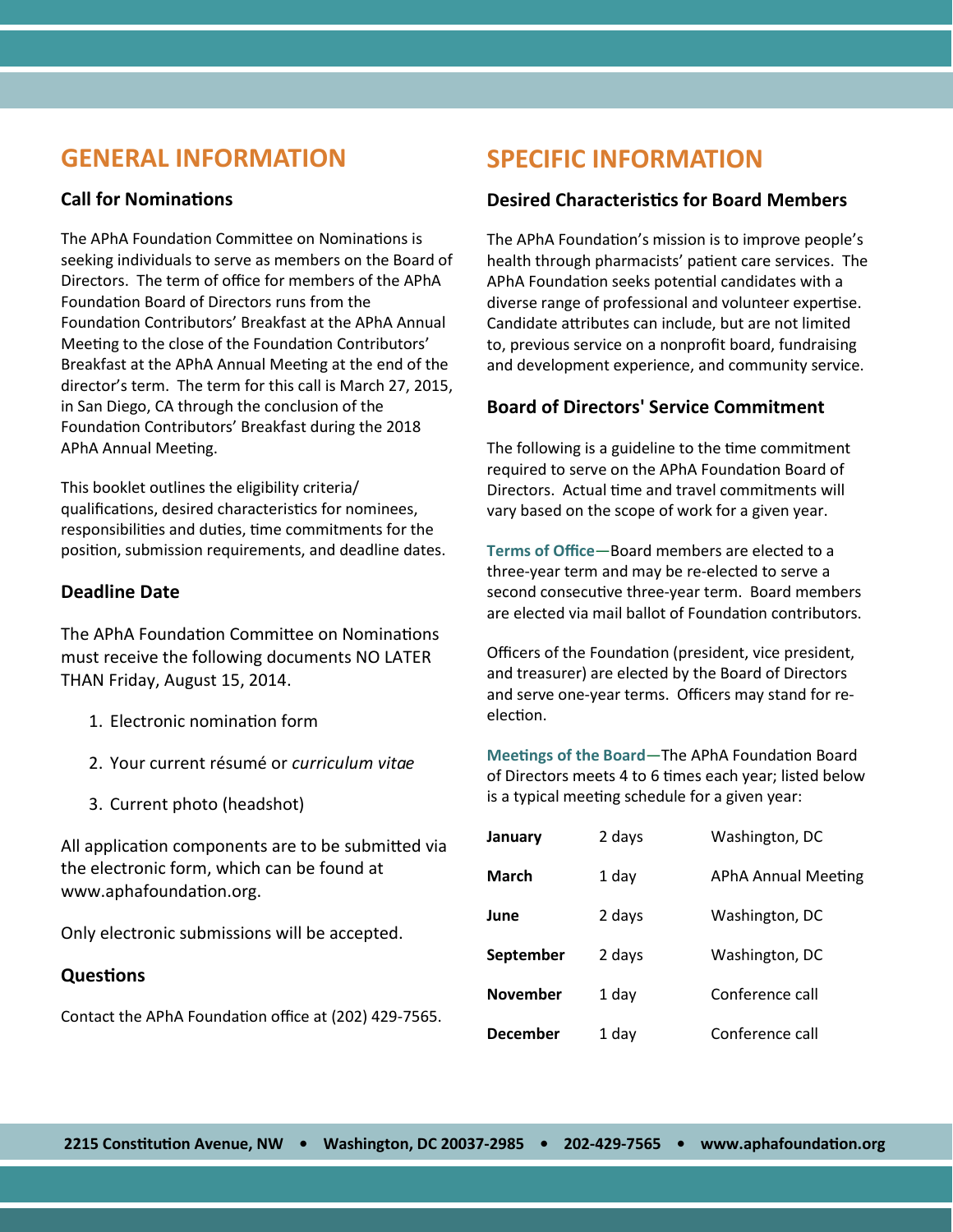These time estimates for face-to-face Board meetings do not include travel time, which can vary based on the Board member's location and the location of the meeting.

Board members can expect to spend four or more hours reviewing background materials for Board meetings. Board packets are mailed to members in advance of each meeting.

**Other Board Work—**In between Board meetings, directors are sent regular e-mail updates and other background information on Foundation work. Board members are also asked to respond to emerging issues via e-mail and occasional phone calls. Board members can expect to contribute about four hours per month on these activities. Board members may occasionally be asked to represent the APhA Foundation at various meetings and functions. These activities may average two days per year, per Board member. All Board members are required to serve on at least one board committee, which oversees designated goals of the Foundation's strategic plan. Depending on the committee, there may be one to four conference calls per year. Because work is conducted between Board meetings, access to e-mail at home or work is essential.

**Expenses—**Board members receive no compensation for their service, but are reimbursed for travel and lodging expenses associated with Foundation business. However, expenses associated with the APhA Annual Meeting will not be reimbursed.

#### **APhA FOUNDATION AND BOARD MEMBER RESPONSIBILITIES**

#### **Foundation Board members are expected to do the following:**

- 1. Interpret the organization's work and value to the community, represent the organization, and act as a spokesperson.
- 2. Attend all Board meetings, committee meetings, and most special events.
- 3. Make a financial contribution at a level that is personally meaningful.
- 4. Actively participate in one or more fundraising activities.
- 5. Act in the best interest of the organization and excuse themselves from discussions and votes where there is a conflict of interest.
- 6. Stay informed about what is going on in the organization, ask questions, and request information. Participate in and take responsibility for making decisions on issues, policies, and other Board matters.
- 7. Work in good faith with staff and other Board members as partners toward achievement of Foundation goals.

#### **In turn, the APhA Foundation will be responsible to Board members in the following ways:**

- 1. Directors will be sent quarterly financial reports and an update of organizational activities that allow the director to meet the "prudent person" section of the law.
- 2. Opportunities will be offered to directors to discuss with the executive director and the president the organization's programs, goals, activities, and status; they can also request such opportunities.
- 3. The organization will help directors perform their duties by keeping them informed about issues in the industry and field in which the Foundation is working, and by offering opportunities for professional development as a Board member.
- 4. Staff will respond in a straightforward fashion to questions that are necessary to carry out directors' fiscal, legal, and moral responsibilities to the organization. Board members and staff will work in good faith toward achievement of Foundation goals.